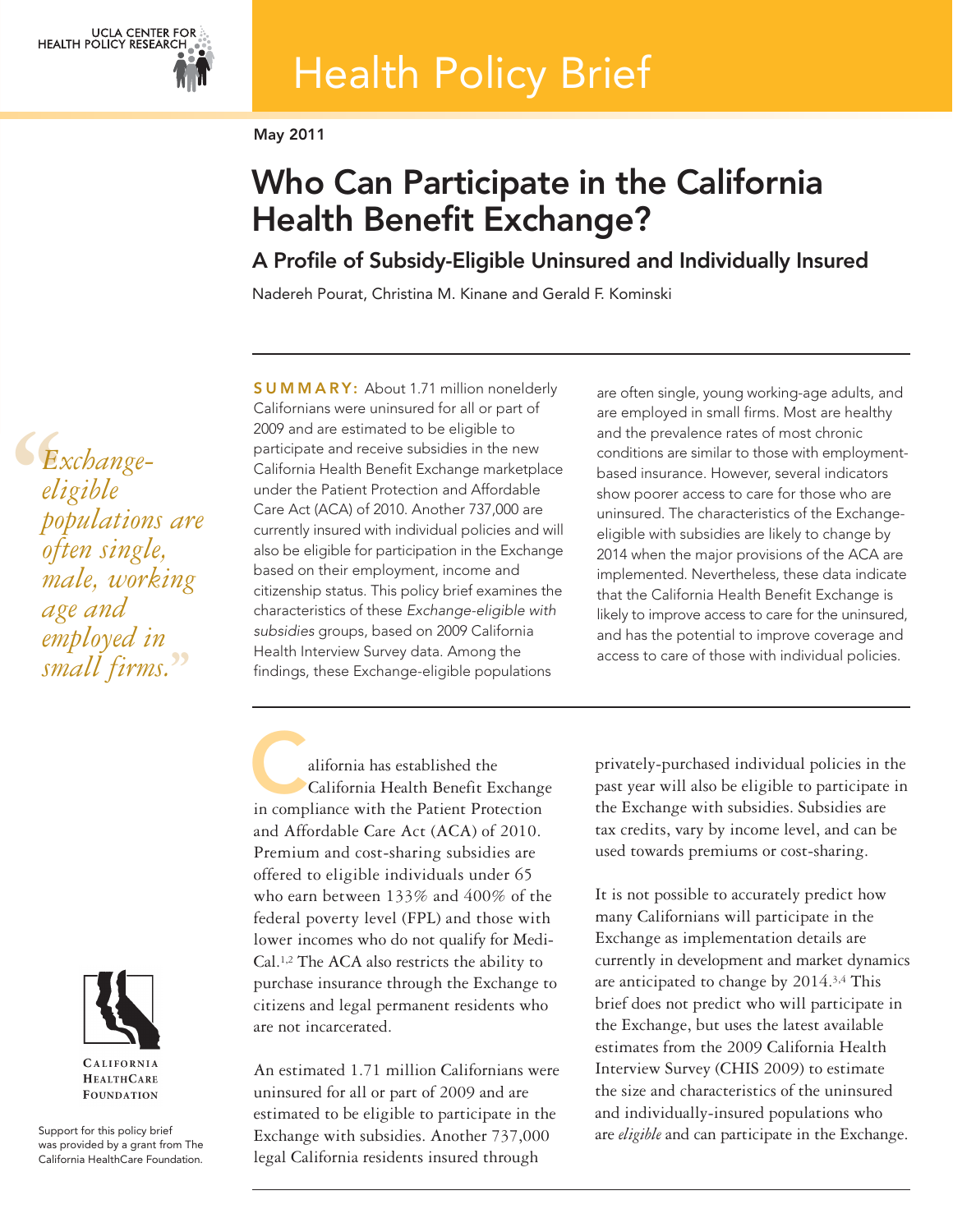

#### **Exhibit 1 Sociodemographic Characteristics of the Uninsured and Individually-Insured Exchange Eligible with Subsidy, California, 2009**



of insurance status.

Note: Totals may not add to 100% due to rounding error. Source: 2009 California Health Interview Survey

\*\* Other includes American Indian and Alaska Native and mixed/multiracial individuals.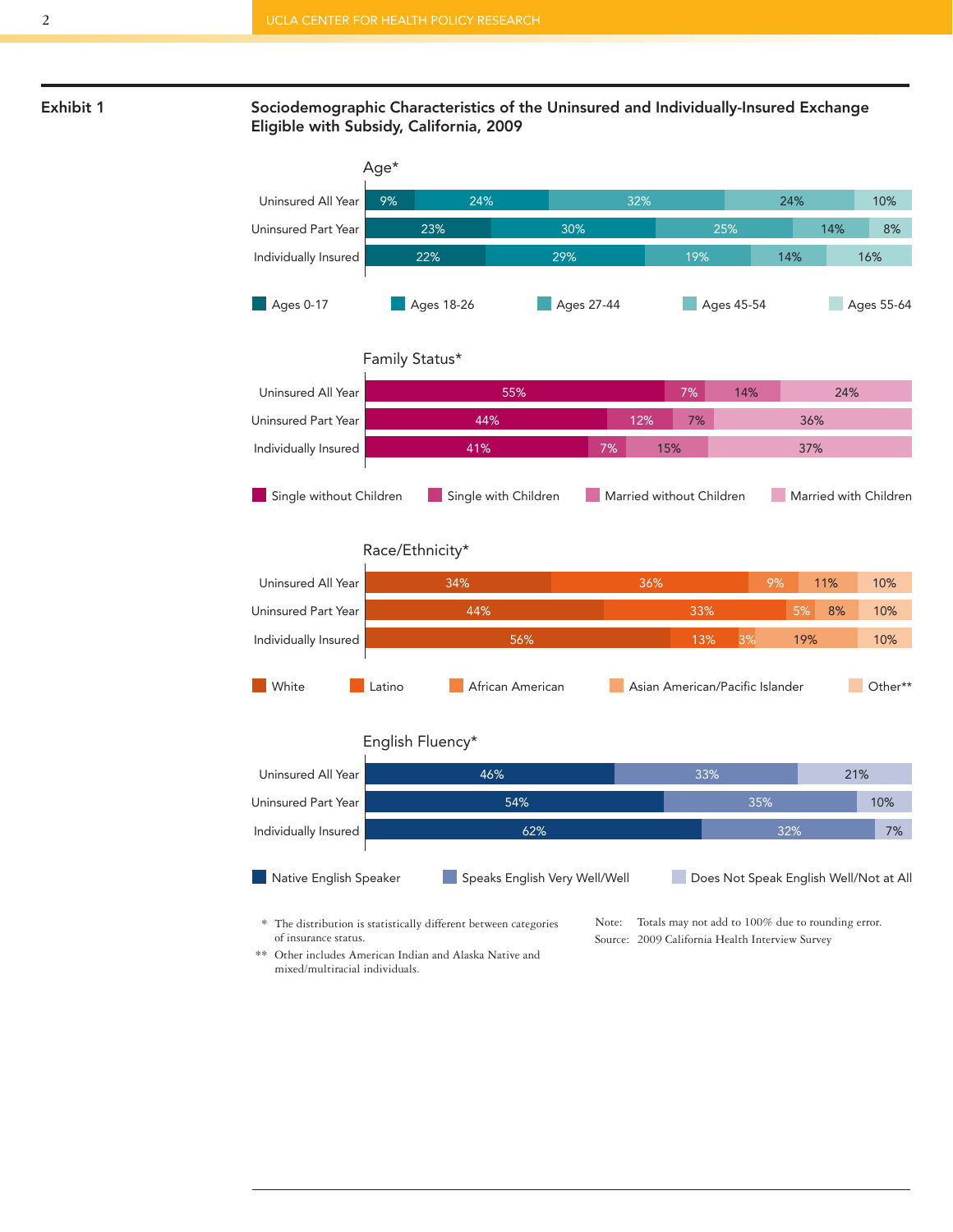Specifically, this policy brief provides estimates of the demographics, health status and health care utilization of three Exchange-eligible groups: 1) uninsured all of past year; 2) uninsured part of past year; and 3) individually-insured all of past year.

These three groups differ significantly in some characteristics. As a result, they may have different participation rates and are thus reported separately in this brief. The uninsured and individually insured with incomes of 400% FPL or higher are also eligible for participation in the Exchange but without subsidies and therefore are not included in this brief.

The *uninsured population* in this brief consists of 1.07 million uninsured for all of the past year and 641,000 who were uninsured intermittently. The latter group had coverage such as Medi-Cal or individual insurance, but had lost it for various reasons including fluctuations in income. *Individually-insured* populations include 737,000 who purchased health insurance coverage privately from an insurance company.

In addition, the health and utilization status of those with employment-based coverage during the past year are provided as a point of comparison, as these individuals represent the majority of the insured population, are likely to have the best access to care, and are not subject to exclusions based on preexisting conditions.

#### Working Age Adults and Single Men More Likely to Be Eligible

Regardless of insurance status, a significant percentage of those eligible for the Exchange were working age adults and single males.

A significant proportion of those uninsured all or part of the year—as well as the individually-insured—were young (ages 18 to 26) or adults (ages 27 to 44), though

#### Insurance Status

### Uninsured All Year

Individuals uninsured for the past 12 months.

#### Uninsured Part Year

Individuals uninsured for any number of months in the past year.

#### Individually Insured

Health insurance purchased by an individual directly from an insurance company.

#### Employment-Based Insured

Health insurance obtained from the employer (also known as group insured).

#### Uninsured All or Part Year

Cumulative count of uninsured during past year. The concept of uninsured all or part year – which is the cumulative count of uninsured during the past year – yields a larger number of uninsured than currently uninsured – which is a pointin-time estimate.

differences in age distribution by group were present (Exhibit 1).<sup>5</sup> Many of uninsured all year (61%), uninsured part year (53%) and individually insured (49%) were male. The majority of those without insurance all year were single adults.

The three groups differed in their race/ethnicity, English fluency and languages spoken at home. A third or more of the uninsured all or part year were Latino compared to 13% of individually insured. English fluency was highest among those with individual insurance. Also, more of the uninsured all year spoke Spanish at home (14%) than the uninsured part year (7%). Of those with individual insurance, 8% spoke Asian languages only at home.

**6**<br> *Le*<br> *ba*<br> *con*<br> *th Language barriers are common among those without insurance all year.* **''**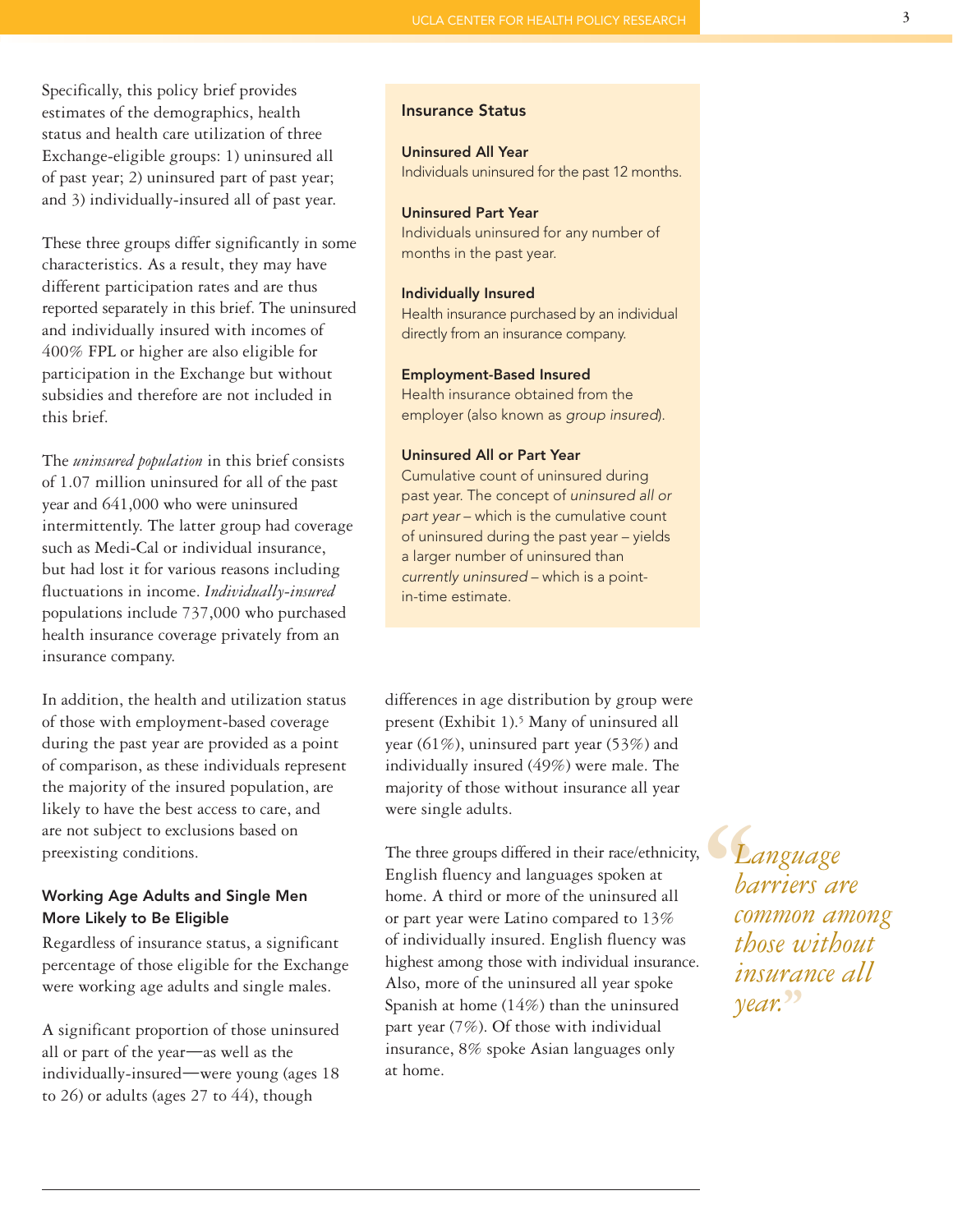#### **Exhibit 2 Employment Characteristics and Poverty Level of the Exchange Eligible with Subsidy, Uninsured and Individually Insured, California, 2009**



Annual Family Income as Percentage of Feveral Poverty Level\*



\* The distribution is statistically different between categories of insurance status.

Note: Totals may not add to 100% due to rounding error. Source: 2009 California Health Interview Survey

The rates of self-employment and unemployment differed among the three Exchange-eligible groups (Exhibit 2). Selfemployment was most likely among the individually insured. Unemployment was most likely among those who were uninsured part year. The differences in size of the employer were not statistically significant among the three groups. The individually insured were most likely to earn incomes of 200% FPL or more.

#### **Many Were Healthy, But the Uninsured Had Poor Access to Care**

The Exchange-eligible population depicted in this brief did not differ markedly in their health measures from those with employmentbased coverage, with some exceptions. Those uninsured all or part of the year (Exhibit 3) were less likely to report excellent or very good health than those with employmentbased coverage (66%). Also, most of the employment-based insured (71%) had never smoked and fewer were obese (20%) than the

uninsured all or part year (data for employmentbased insured not shown in exhibits).

No differences in number of chronic conditions or types of chronic conditions were observed among the Exchange-eligible groups or the employment-based insured. For example, the rates of asthma were 11% for uninsured all year, 13% for uninsured part year and 12% for those with individual insurance. Diabetes rates were 6% for both uninsured all year and individually insured, and 5% for uninsured part year. High blood pressure rates were 18%, 11% and 16%, respectively for each group. Heart disease rates were 2% for each uninsured group and 1% for individually insured.

Lack of insurance was clearly linked with poor access to care (Exhibit 4). Employmentbased insurance affords the best access to care as indicated by 8% without a usual source of care, 12% without outpatient visits in the past year, 4% with delays in needed medical care and 3% with delays in needed

**6**<br> *in*<br> *cle*<br> *to Lack of insurance was clearly linked to poor access to care.* **''**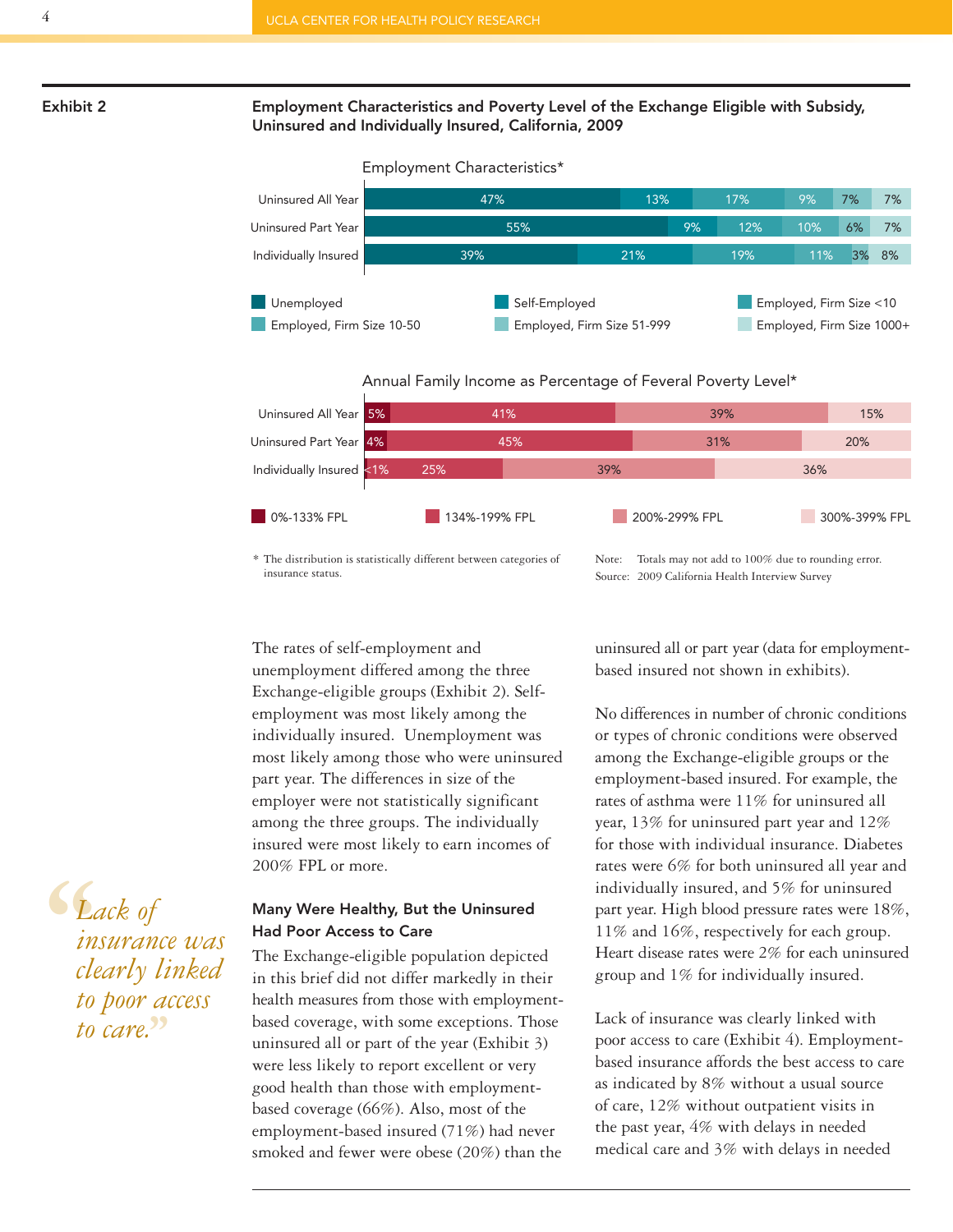#### **Health Status of the Exchange Eligible with Subsidy, Uninsured and Individually Insured, Exhibit 3 California, 2009**



\* The distribution is statistically different between categories of insurance status. \*\* Chronic conditions examined include asthma, diabetes, high

blood pressure and heart disease.

Note: Totals may not add to 100% due to rounding error. Source: 2009 California Health Interview Survey

prescription medications. In contrast, the individually-insured, uninsured part year and uninsured all year reported poorer access based on the same measures. Despite the poorer access of the Exchange-eligible uninsured population indicated in Exhibit 4, the rates of emergency room visits were either lower or comparable among the uninsured all year (8%), uninsured part year (17%), individually insured (16%), or those with employment-based insurance (17%; data not shown in exhibits).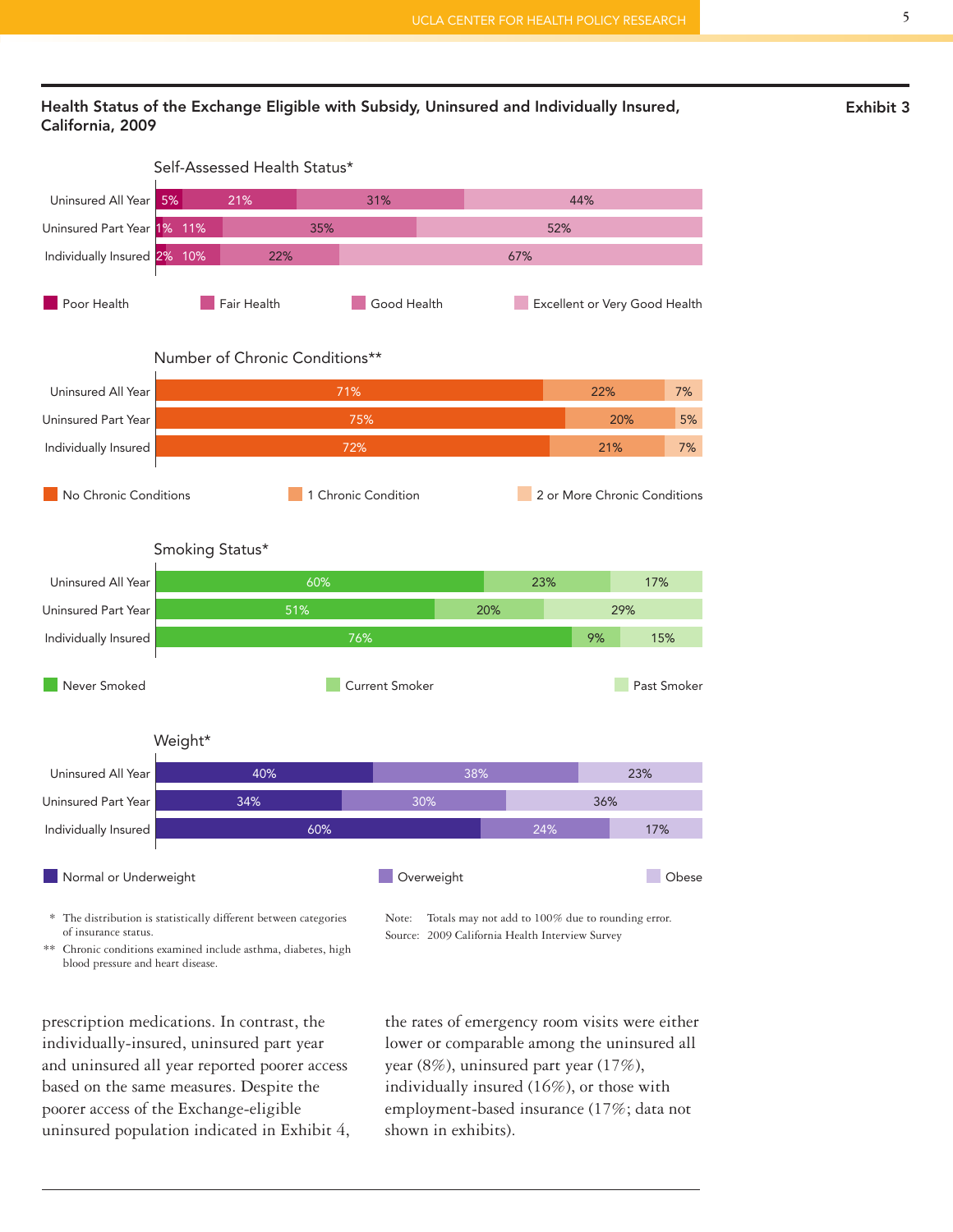#### **Exhibit 4 Access to Care of the Exchange Eligible with Subsidy, Uninsured and Individually Insured, California, 2009**



Outpatient Visits in the Past Year\*



#### Delayed or Did Not Get Needed Medical Care in the Past Year\*



Delayed or Did Not Get Needed Prescription Medications in the Past Year

| Uninsured All Year   | 90%                                |                                            | 8% | 2% |
|----------------------|------------------------------------|--------------------------------------------|----|----|
| Uninsured Part Year  | 88%                                |                                            | 9% | 2% |
| Individually Insured | 89%                                |                                            | 5% | 7% |
| No Delav             | Delayed or Did Not Get Due to Cost | Delayed or Did Not Get Due to Other Reason |    |    |

\* The distribution is statistically different between categories of insurance status.

Note: Totals may not add to 100% due to rounding error. Source: 2009 California Health Interview Survey

#### **Conclusions and Implications**

The data provided in this brief are vital to planning and implementation efforts as the California Health Benefit Exchange program moves forward.

The data confirm that the existing segmentation of the California insurance market into those with employment-based coverage, individual coverage, intermittent coverage and long-term uninsured has led to significant disparities in access to care and some health indicators. By providing health insurance to the uninsured, the ACA is likely to significantly reduce disparities in access to care.

**S**<br> *k*<sub>to</sub><br> *red in ACA is likely to significantly reduce disparities in access to care.* **''**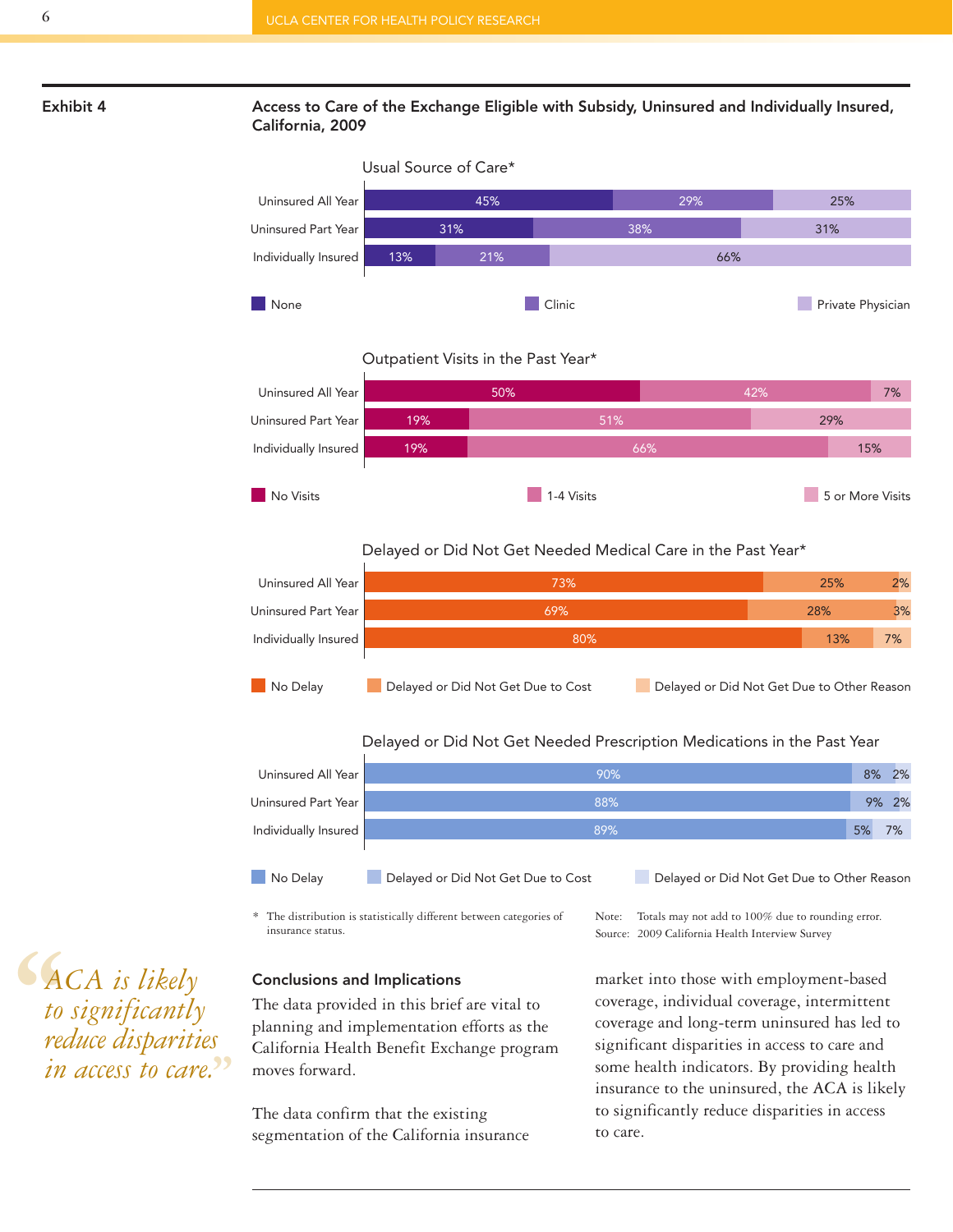The potential increase in health care expenditures is likely to be significantly moderated if the young, male, single and relatively healthy Exchange-eligible population comply with the individual mandate of the ACA and enroll in the Exchange. These individuals are less likely to require extensive or costly care. In addition, better access to care may reduce risk factors such as obesity and smoking, conditions experienced more frequently by groups with historically lower rates of coverage.

The availability of more affordable policies under the Exchange due to subsidies would be advantageous to the low-income uninsured and those who are currently purchasing individual policies. The participation of the low-risk individually-insured population in the Exchange would be desirable, as it may spread risk among a larger population and lead to lower cost policies for all.

The findings also have implications for implementation of the Exchange. Availability of primary care providers, at least during the initial period of enrollment when individuals may seek care for services they have previously foregone or delayed, should be addressed. The higher health care utilization of outpatient care among the insured, as indicated by these findings, highlights the importance of increased capacity for primary care within the Exchange.

The presence of significant numbers of racially and ethnically diverse individuals, and those with low or no English fluency, requires culturally-competent providers, language appropriate outreach and enrollment processes, and interpretation services under the Exchange.

Streamlining and coordinating of income eligibility and the enrollment process of Medi-Cal expansions and Exchange programs are essential. Medi-Cal eligibility is currently determined based on current monthly income and the Exchange eligibility is based on annual

#### **Uninsured Part Year: A Snapshot**

Among those whose insurance status fluctuated over the year, 52% were currently insured at the time of the CHIS 2009 interview. These individuals were covered by Medi-Cal (67%), individual insurance (16%), employment-based insurance (2%), and other coverage (16%; data not shown in exhibits). The remaining 48% of the uninsured part year who were also currently uninsured at the time of the CHIS 2009 interview described their past coverage as employment-based (50%) Medi-Cal (18%), and other forms of coverage (32%). The average length of time without insurance was seven months.

income. This discrepancy may lead to more uninsured individuals who are eligible for the Exchange by 2014 than identified in this brief. Those with monthly incomes lower than 134% FPL and annual incomes between 134- 399% FPL may be eligible for both Medi-Cal expansion and participation in the Exchange with subsidies.

#### **Data Source and Methods**

The information in this brief is based on analysis of the 2009 California Health Interview Survey. CHIS 2009 provides the most up-to-date and comprehensive information on insurance coverage, income, demographics, health status and health care use for California. Respondents are asked about their current insurance and insurance during the past year.

Exchange eligibility under the ACA was estimated by including citizen and legal residents of California with household incomes below 400% of the federal poverty level. The data include uninsured individuals whose employers do not offer health insurance to their employees. The data exclude insured individuals with employment-based coverage who may be eligible to participate in the Exchange because their employer is exempt from the ACA, or their share of premiums is too high or other allowed circumstances. This brief also excludes those with incomes above 400% FPL, who can participate in the Exchange but do not qualify for subsidies.

**S**<br>
In<br>
yo.<br>
po<br>
sp *Inclusion of this young, single population may spread risk and reduce costs.* **''**



This publication contains data from the California Health Interview Survey (CHIS), the nation's largest state health survey. Conducted by the UCLA Center for Health Policy Research, CHIS data give a detailed picture of the health and health care needs of California's large and diverse population. Learn more at: *www.chis.ucla.edu*